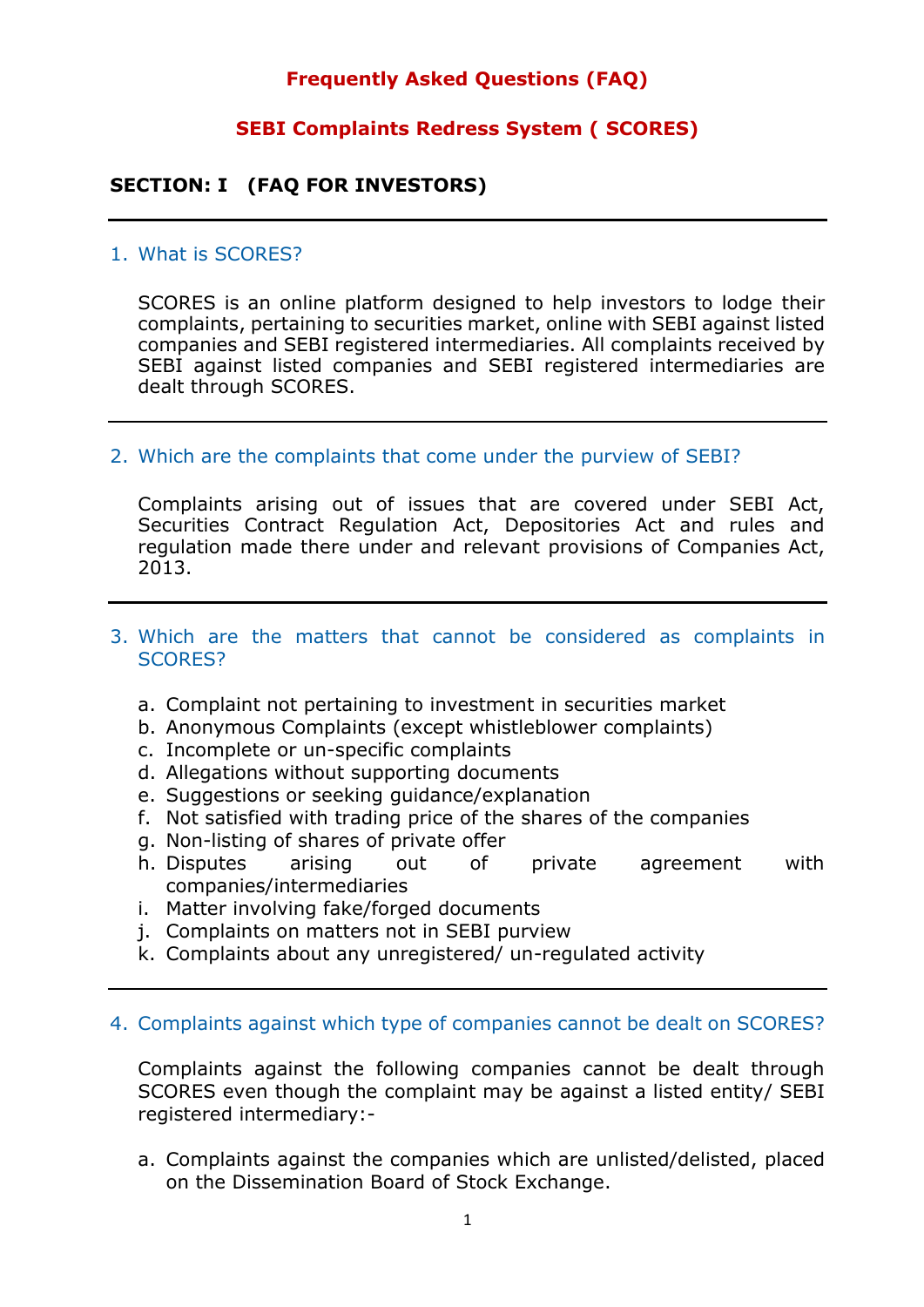- b. Complaints against a sick company or a company where a moratorium order is passed in winding up / insolvency proceedings.
- c. Complaints against the companies where the name of company is struck off from Registrar of Companies (RoC) or a Vanishing Company as per list published by Ministry of Corporate Affairs (MCA).
- d. Suspended companies, companies under liquidation, BIFR etc.
- e. Complaints that are sub-judice i.e. relating to cases which are under consideration by court of law, quasi-judicial proceedings etc.
- f. Complaints against companies, falling under the purview of other regulatory bodies viz. The Reserve Bank of India (RBI), The Insurance Regulatory and Development Authority of India (IRDAI), the Pension Funds Regulatory and Development Authority (PFRDA), Competition Commission of India (CCI), etc., or under the purview of other ministries viz., MCA, etc.

| Regulators/                                                         | <b>Grievances</b>                                                                                                                                                                                                                                                                                                                                                                                                                                                                                                                         | <b>Website</b>                                                    |
|---------------------------------------------------------------------|-------------------------------------------------------------------------------------------------------------------------------------------------------------------------------------------------------------------------------------------------------------------------------------------------------------------------------------------------------------------------------------------------------------------------------------------------------------------------------------------------------------------------------------------|-------------------------------------------------------------------|
| <b>Authorities</b>                                                  | pertaining to                                                                                                                                                                                                                                                                                                                                                                                                                                                                                                                             |                                                                   |
| Reserve Bank<br>India<br>of<br>(RBI)<br><b>Banking</b><br>Ombudsman | 1. Banks deposits<br>and<br>banking<br>2. Fixed Deposits with<br>Non-Banking<br>Financial Companies<br>(NBFCs) and other<br>matters pertaining to<br><b>NBFCs</b><br>3. Primary Dealers                                                                                                                                                                                                                                                                                                                                                   | http://www.rbi.org.in<br>https://bankingom<br>budsman.rbi.org.in/ |
| Ministry of<br>Corporate<br>Affairs (MCA)                           | 1. Deposits u/s 73 & 74 of<br>Companies Act, 2013<br>2. Unlisted companies<br>3. Mismanagement<br>of<br>companies, financial<br>performance<br>of<br>the<br>Annual<br>company,<br>General Meeting, etc.<br>4. Nidhi Companies<br>5. Companies struck off<br>from RoC<br>6. Vanishing Company.<br>7. All matters as delegated<br>under overriding powers<br>under Companies Act<br>2013<br>8. Sick companies or<br>a<br>where<br>company<br>a<br>moratorium<br>order<br>is<br>passed in winding up<br>under<br>9. Companies<br>liquidation | http://www.mca.gov.i<br>n                                         |
| Insurance<br>Regulatory<br>and                                      | <b>Insurance Companies</b><br>/Brokers/ Agents/products                                                                                                                                                                                                                                                                                                                                                                                                                                                                                   | http://www.irdaindia.                                             |
|                                                                     |                                                                                                                                                                                                                                                                                                                                                                                                                                                                                                                                           | orq                                                               |

The relevant Regulators/Authorities for some of the grievances which are not dealt by SEBI are given below: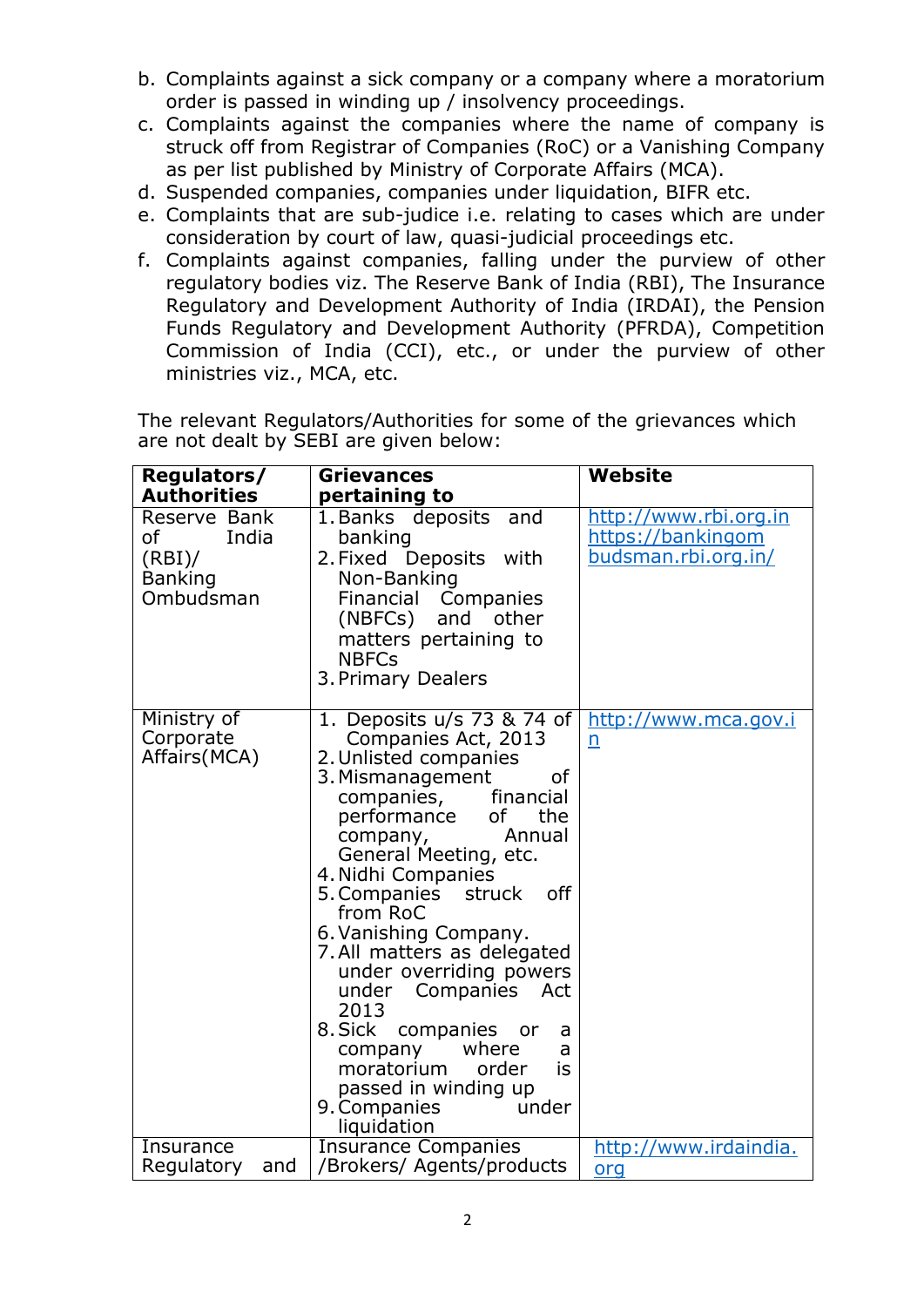| Development<br>Authority of<br>India (IRDAI)                          | and Service                                              |                                                     |
|-----------------------------------------------------------------------|----------------------------------------------------------|-----------------------------------------------------|
| Pension Fund<br>Regulatory and<br>Development<br>Authority<br>(PFRDA) | Pension funds                                            | http://www.pfrda.org.<br>in                         |
| Competition<br>Commission of<br>India (CCI)                           | Monopoly and anti-<br>competitive<br>Practices           | http://www.cci.gov.in                               |
| <b>National Housing</b><br>Bank (NHB)                                 | <b>Housing Finance</b><br>Companies                      | www.nhb.org.in                                      |
| <b>Insolvency And</b><br><b>Bankruptcy</b><br>Board Of India          | Companies where<br>insolvency proceedings<br>has started | http://www.ibbi.gov.i<br>n                          |
| <b>Respective Stock</b><br>Exchange                                   | Complaints against<br>suspended companies                | www.bseindia.com<br>www.nseindia.com<br>www.msei.in |

# 5. Is there any time line for lodging complaint on SCORES?

From 1st August 2018, an investor may lodge a complaint on SCORES within three years from the *date of cause of complaint*, where;

Investor has approached the listed company or registered intermediary for redressal of the complaint *and*,

The concerned listed company or registered intermediary rejected the complaint *or,*

The complainant does not receive any communication from the listed company or intermediary concerned *or,*

The complainant is not satisfied with the reply given to him or redressal action taken by the listed company or an intermediary.

In case investor fails to lodge a complaint within the stipulated time, he may directly take up the complaint with the entity concerned or may approach appropriate court of law.

# 6. Indicative instance to understand the date of cause of complaint mentioned in FAQ number 5?

If the date of declaration of dividend by a company is 01.01.2015, as per the Companies Act, 2013 the Company has to pay the dividend within 30 days from the declaration of the dividend date to all its registered shareholder. If the Company fails to pay the declared dividend within 30 days i.e. 31.01.2015 as the dividend was declared on 01.01.2015, the date of cause of complaint would be 31.01.2015 and a complaint can be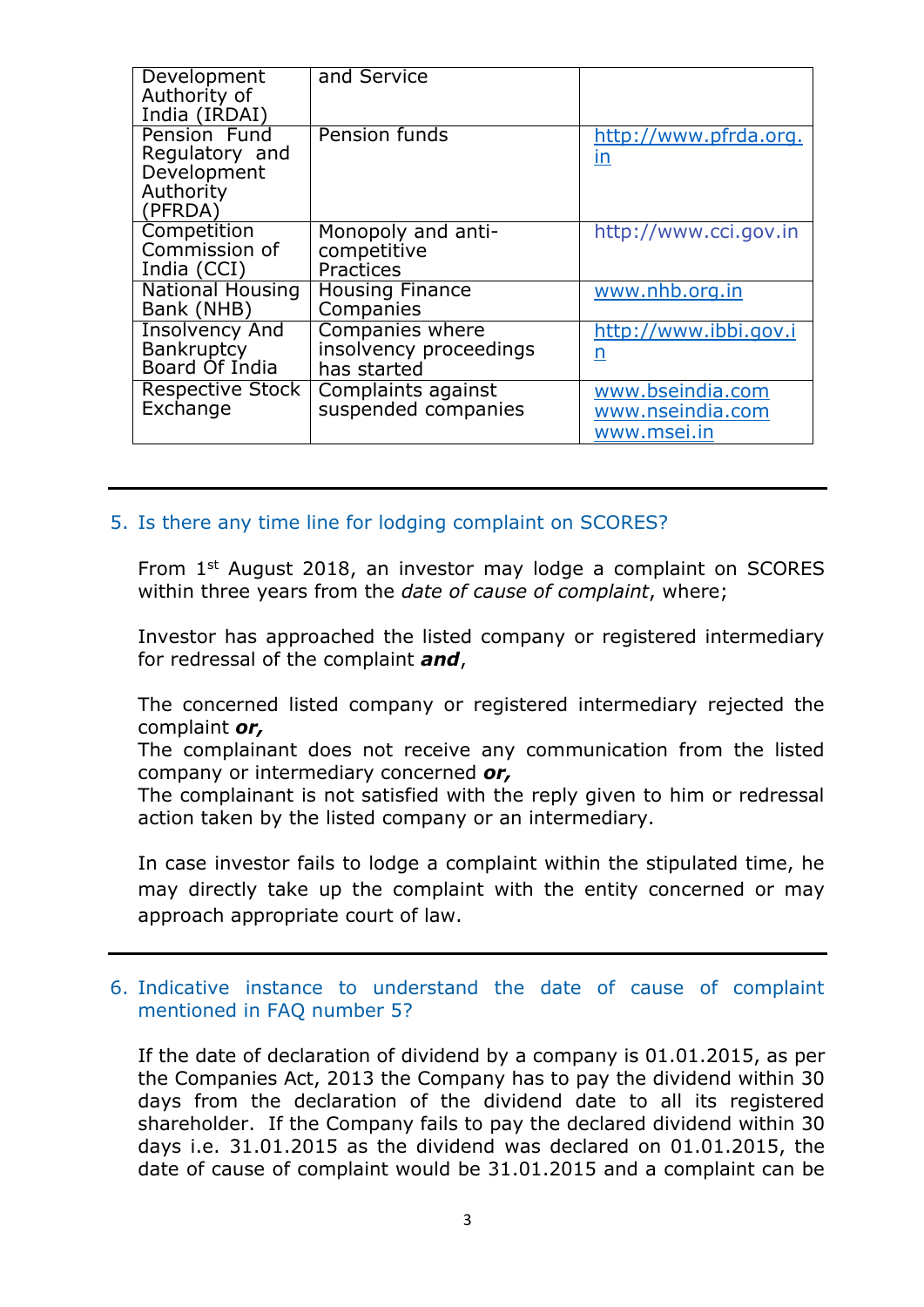lodged on SCORES within 3 years from 31.01.2015 i.e. on or before 30.01.2018.

# 7. How can investors lodge their complaint online in SCORES?

- a. From 1st August 2018, it has been made mandatory to register on SCORES for lodging a complaint.
- b. To become a registered user of SCORES, investors may click on "Register here" under "Investor Corner" appearing on the homepage of SCORES portal. Investors will have to fill in Registration form. Fields like Name, Address, E-mail Address, PAN and Mobile Number are mandatory fields and are required to be filled up. The username and password of SCORES will be sent to the investor's registered email id. If an investor is already a registered user, they can login by entering their username and password.
- c. After logging into SCORES, investors must click on "Complaint Registration" under "Investor Corner".
- d. Investor should provide complaint details.
- e. Investors must select the correct complaint category, entity name, and nature of complaint.
- f. Investors must provide complaint details in brief (up to 1000 characters).
- g. A PDF document (up to 2MB of size for each nature of complaint) can also be attached along with the complaint as supporting document.

On successful submission of complaint, system generated unique registration number will be displayed on the screen which may be noted for future correspondence. An email acknowledging the complaint with complaint registration number will also be sent to the email id entered in the complaint registration form. A text message will also be sent to the investor informing them about registration of the complaint.

#### 8. What mandatory information is required for lodging investor's complaint on SCORES?

For lodging a complaint on SCORES, the following personal information has to be mandatorily provided by investors/complainants:

- a. Name
- b. Address
- c. E-mail Address
- d. PAN and
- e. Mobile Number

If any of the above information is not provided by the investor, the investor shall not be able to lodge a complaint on SCORES.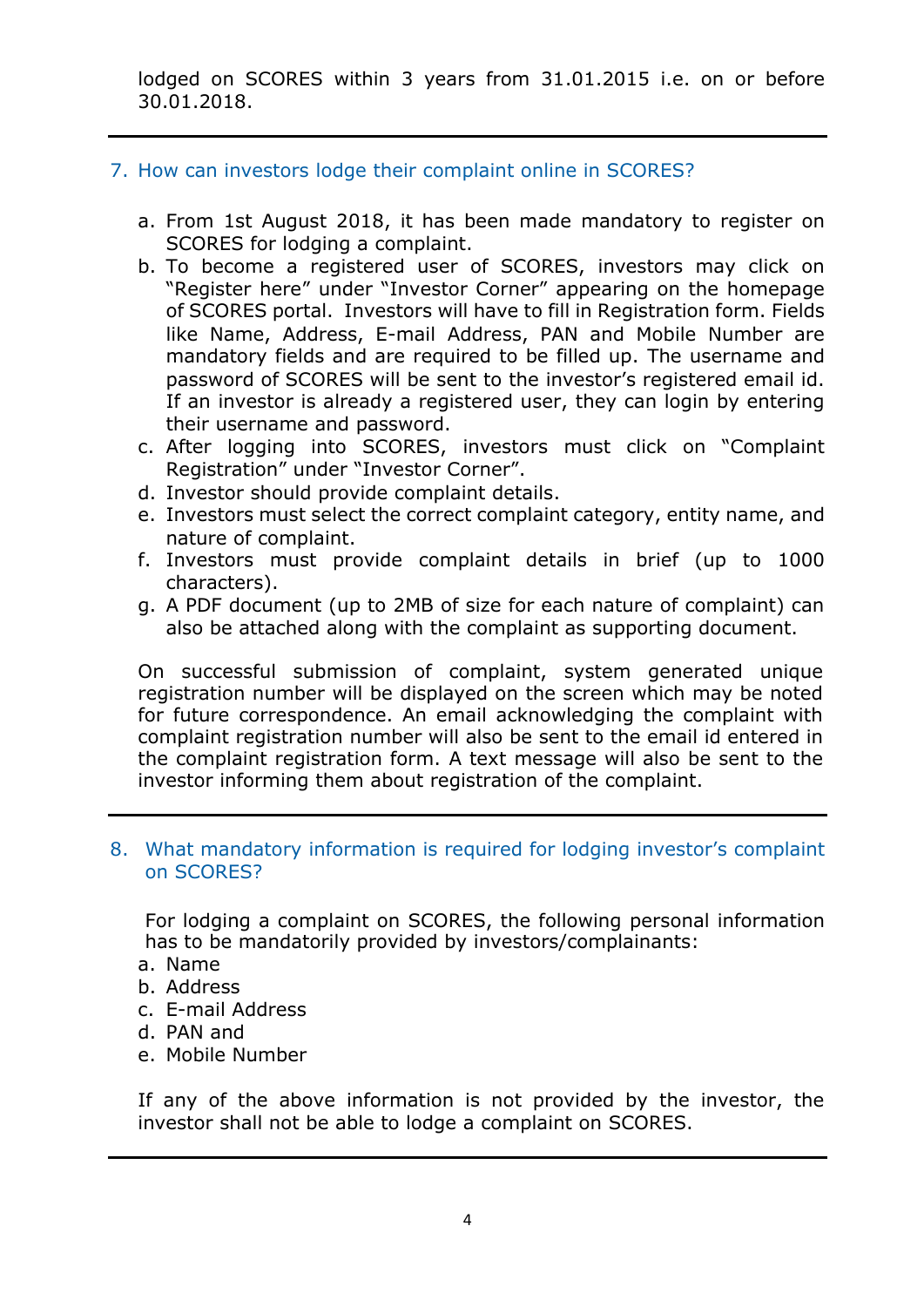# 9. How can investors become a registered user?

To become a registered user of SCORES, an investor can click on "Register here" appearing on the homepage of the SCORES portal. The investor will have to fill in the registration form. Fields like Name, Address, E-mail Address, PAN and Mobile Number are mandatory fields and are required to be filled up. The username and password of SCORES will be sent to the registered email id provided in the Registration Form.

# 10. How are investor complaints handled?

It was seen that investors frequently lodged complaint on SCORES without actually taking the matter up with the concerned company/ intermediary. In view of the same, from August 01, 2018, complaints will be handled as follows:-

- A. At the time of lodging of complaint, the investor is asked "*Have you lodged a complaint with the concerned intermediary / listed company for redressal of your complaint?"*
- B. If the investor selects the option "No":
	- a. The complaint will be routed directly to the concerned entity. Since this is the first time the issue will be raised with the concerned entity, such "Direct complaints" will be addressed by the concerned entity and the response will come to the investor without any interference of SEBI officials.
	- b. The concerned entity is required to send a response to the investor directly within 30 days.
	- c. If the concerned entity fails to send a response within 30 days to the investor, then the complaint will be routed to SEBI automatically. Thereafter, the complaint will have a new SCORES registration number.
	- d. In case the investor is dissatisfied with the redressal of the complaint, the investor has to indicate the same against the complaint and then the complaint will come to SEBI. If the investor does not indicate the same within 15 days of receipt of reply from the company, it will be assumed that the investor is satisfied with the redressal and the complaint will be closed.
- C. If the investor selects the option "Yes"
	- a) The complainant has to provide the date of taking up the complaint and also the address where the communication was last made.
	- b) The complaint will be routed to SEBI.

When the complaint comes to SEBI, the complaint is examined and its decided whether the subject matter falls under the purview of SEBI and whether it needs to be referred to concerned entity. After examination, SEBI forwards the complaint to the concerned entity with an advice to send a written reply to the investor and file an action taken report in SCORES.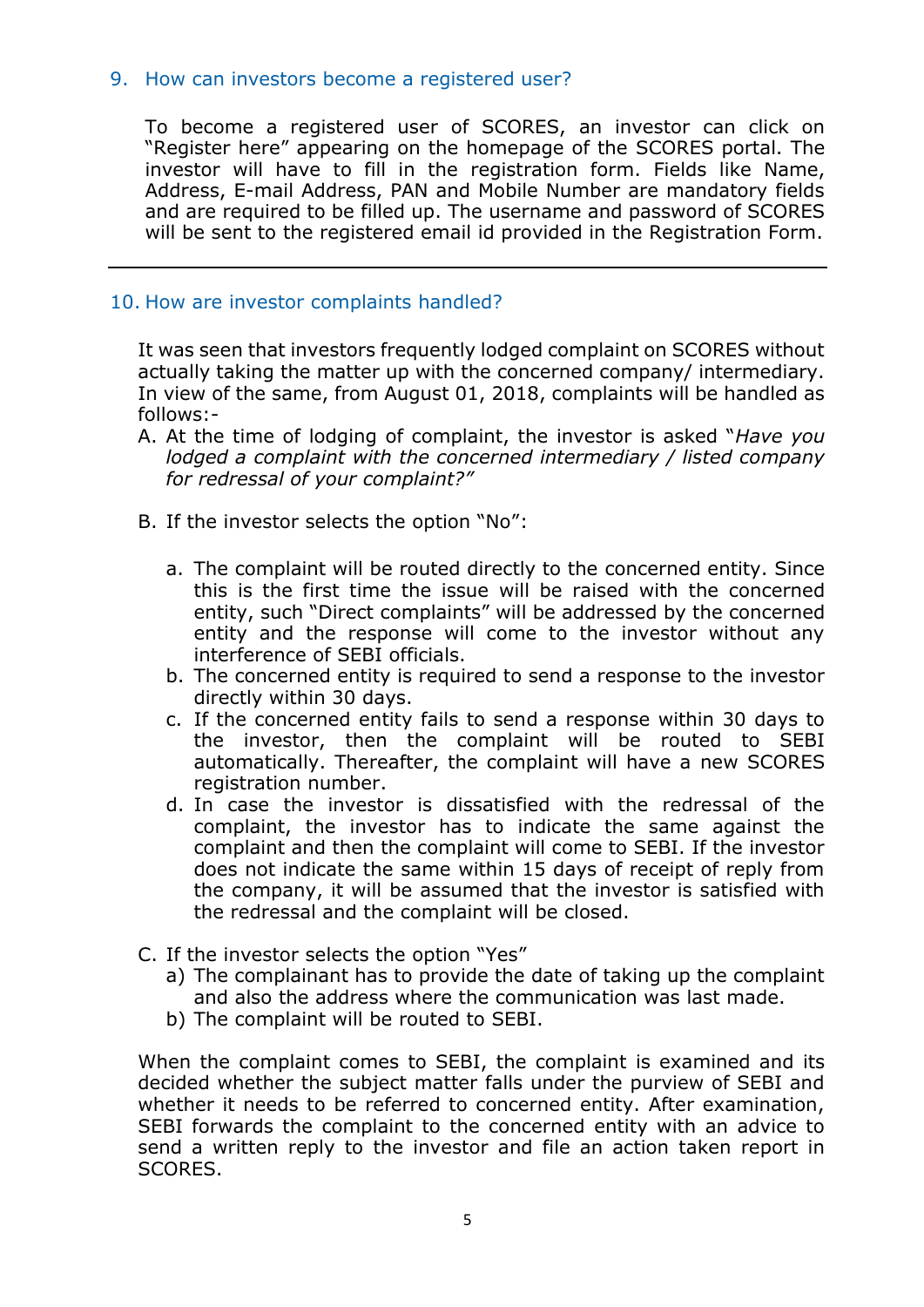## 11. Why are certain characters not accepted while lodging a complaint?

Certain characters are not accepted for security reasons. However, the characters which are permissible are mentioned against each field while lodging the complaint. In case certain non-usable characters are entered, then a clear explicit error message is displayed.

# 12. Why are some companies/intermediaries against whom an investor wants to register a complaint are not available?

Names of intermediaries not registered with SEBI and names of unlisted companies are not available in SCORES.

It is also possible that a company/entity might have changed its name, merged into another entity or delisted or its registration with SEBI might have expired and hence its name is not available on SCORES.

13. If an investor wants to lodge a complaint against a company which pertains to the period between filing of DRHP and prior to listing, in which category should it be lodged?

An investor should lodge it in "Prelisting/Offer document" category under Listed Companies menu. The screen shot is provided below:-

|                                                                             |                                                                                                   | Categories                                     |                                                             |                        |                                               |                         |
|-----------------------------------------------------------------------------|---------------------------------------------------------------------------------------------------|------------------------------------------------|-------------------------------------------------------------|------------------------|-----------------------------------------------|-------------------------|
| <b>Listed Companies/</b><br>Registrars & Transfer Agents -                  | Brokers/<br>Stock Exchanges =                                                                     | <b>Depository Participants/</b><br>Depository- |                                                             | Mutual<br><b>Funds</b> | Other<br>$Entites -$                          | Information<br>to SEBI- |
| Listed Companies <sup>&gt;</sup><br><b>Registrars &amp; Transfer Agents</b> | Refund/Allotment/<br>Dividend/Transfer/<br>Bonus/Rights/<br><b>Redemption/Interest</b>            |                                                |                                                             |                        |                                               |                         |
|                                                                             | <b>Prelisting/Offer Document</b><br>(Shares)<br>Prelisting/Offer Document<br>(Debentures & Bonds) |                                                |                                                             |                        | is best viewed in Internet Explorer 7.0 and a |                         |
|                                                                             |                                                                                                   |                                                | <b>Ivacy Policy   Terms of Use</b><br>matics Centre @ 2011. |                        |                                               |                         |
|                                                                             | Delisting of securities                                                                           |                                                |                                                             |                        |                                               |                         |
|                                                                             | <b>Buy back of securities</b>                                                                     |                                                |                                                             |                        |                                               |                         |
|                                                                             | <b>Takeover and Restructuring</b>                                                                 |                                                |                                                             |                        |                                               |                         |
|                                                                             | <b>Corporate Governance/Listing</b><br>Conditions                                                 |                                                |                                                             |                        |                                               |                         |

#### 14. How can investors attach a document along with their complaint?

If any supporting document is required to be attached along with the complaint, an investor can upload that document (only PDF) at the time of lodging the complaint.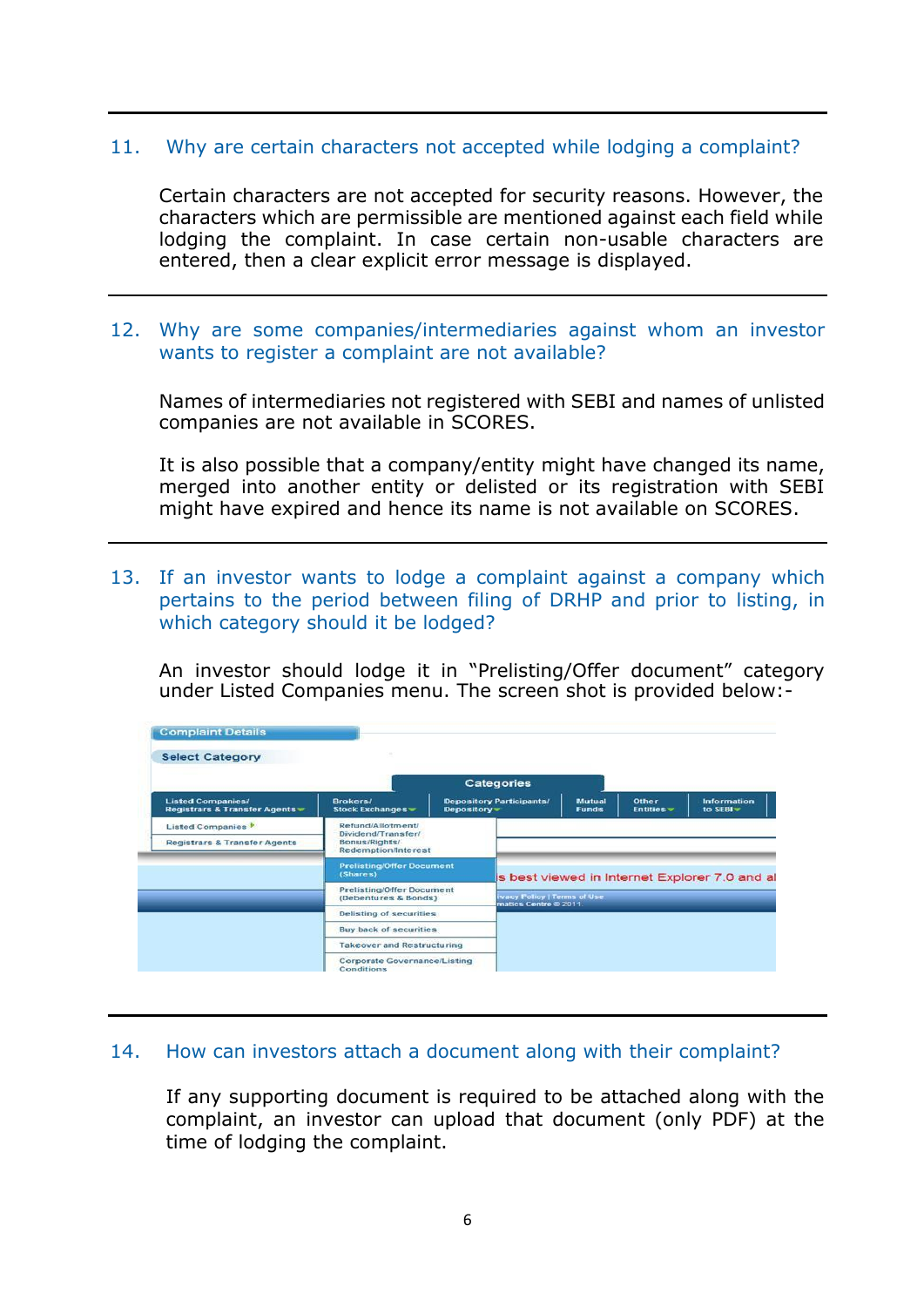There is a field "Upload Supporting Document" followed by a button "Browse". On clicking the browse button, a pop-up window will open, prompting the investor to select the PDF document to be uploaded. After selecting the PDF file, click "Attach" button to enclose the selected document with the complaint. Please note that for security reasons, only PDF file can be attached. An investor can upload a file in PDF format up to a maximum size of 2 MB for each nature of complaint.

# 15. Why can investors not upload the documents in Word or Excel? What if investors do not have a PDF converter?

Word and Excel documents are editable and therefore their integrity cannot be maintained. In case an investor does not have a PDF convertor it may be downloaded readily from the internet.

# 16. If investors want to attach a document of more than 2MB, what should they do?

An investor can attach a document file size up to 2MB for each nature of complaint and each complaint can have up to a maximum of 5 natures. If the document size exceeds 2MB, then the document quality (dpi) may be reduced to shrink the document size to 2MB and upload only the necessary documents.

# 17. What can investors do if they are not able to register a complaint online?

The website of SCORES is best viewed in all the favorite browsers like, Microsoft Edge, Google Chrome and Mozilla Firefox.

Due to network issues, if at a particular time investors are not able to lodge their complaint, the investor may try again later.

#### 18. How can investors check the status of their Complaint?

To check the complaint status, an investor can click on "View Complaint Status" under "Investor Corner" on the homepage. Alternatively, the investor can also login into their account and click on "View Complaint Status" under "Investor Corner".

Step 1: Provide the complaint registration number which was allotted at the time of registration of complaint.

Step 2: Please enter password.

a) If the investor is a SCORES registered user, then the password will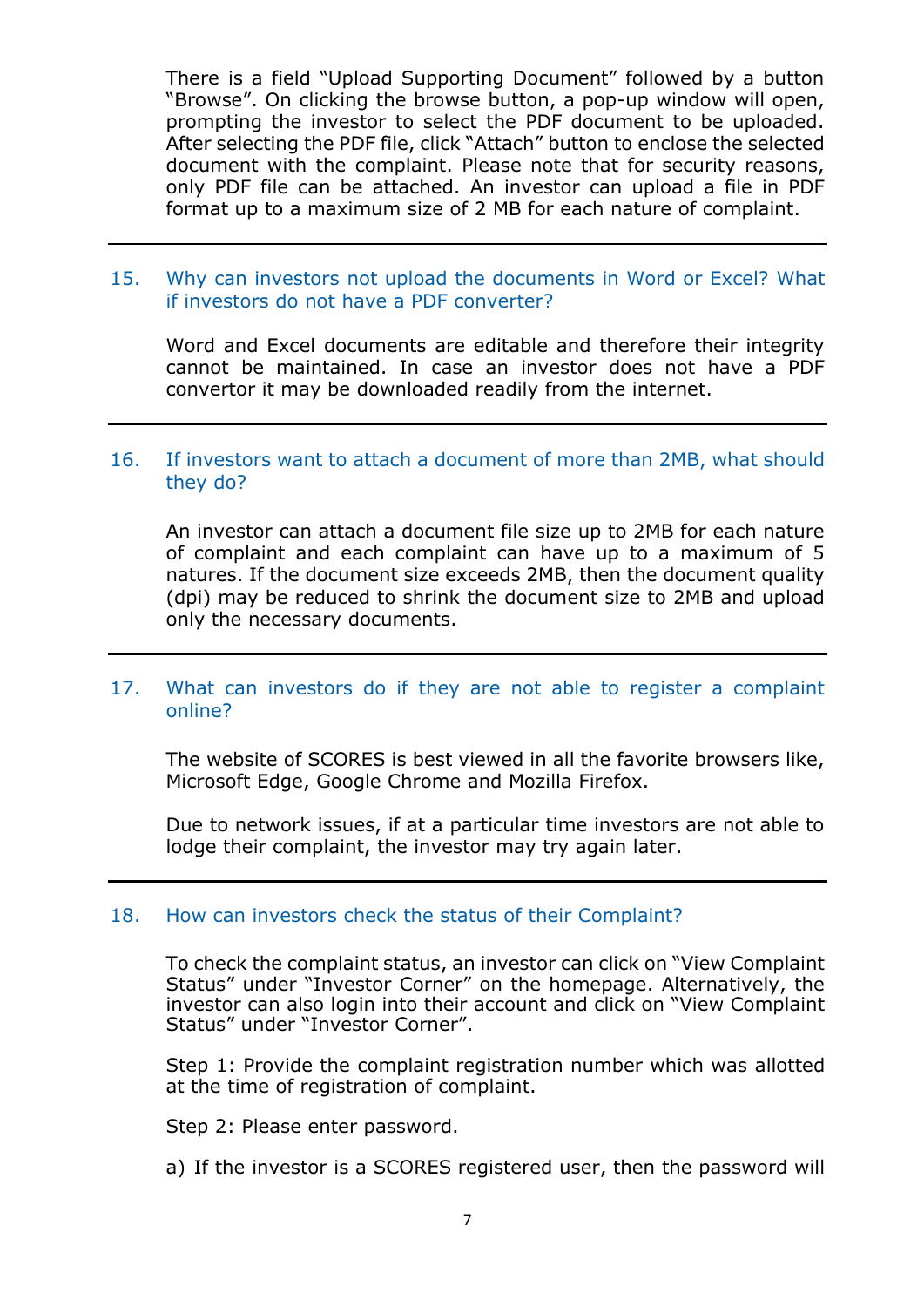be the investor's e-mail ID registered with SEBI.

b) If the investor is not a SCORES registered user, please enter the password which was communicated by SEBI in the acknowledgement letter sent to the investor.

#### Step 3: Enter the captcha/security code

On verifying the correctness of registration number, password and security code, the current status of the complaint is displayed.

#### 19. How can investors know the dealing officer of their complaint?

An investor can go to the 'View Complaint Status' section of SCORES. Once the investor enters the registration number, password and captcha/security code, they can see the name and e-mail address of the Dealing officer handling their complaint on SCORES after keeping the cursor on the field "Dealing Office".

### 20. What should investors do if they forget the password to see their complaint status?

If the investor is a SCORES registered user, then the password to see the complaint status is the registered e-mail address.

However, if the investor is not a SCORES registered user, then the password is given in the acknowledgement letter sent to them.

#### 21. Can investors have a single password for all their complaints?

If the complainant is a SCORES registered user, they can get a single password.

#### 22. How can investors send reminder for their complaint?

If investors want to send reminder for their earlier lodged complaint, then investors can login into SCORES using their Username and Password, click on the link "Send Reminder" under "Investor Corner". Provide details like Registration number, Reminder details and the security code.

Please note that a reminder can only be sent by the investor after 30 days have lapsed from the date of lodging of complaint. For Direct Complaints, an investor cannot send any reminder.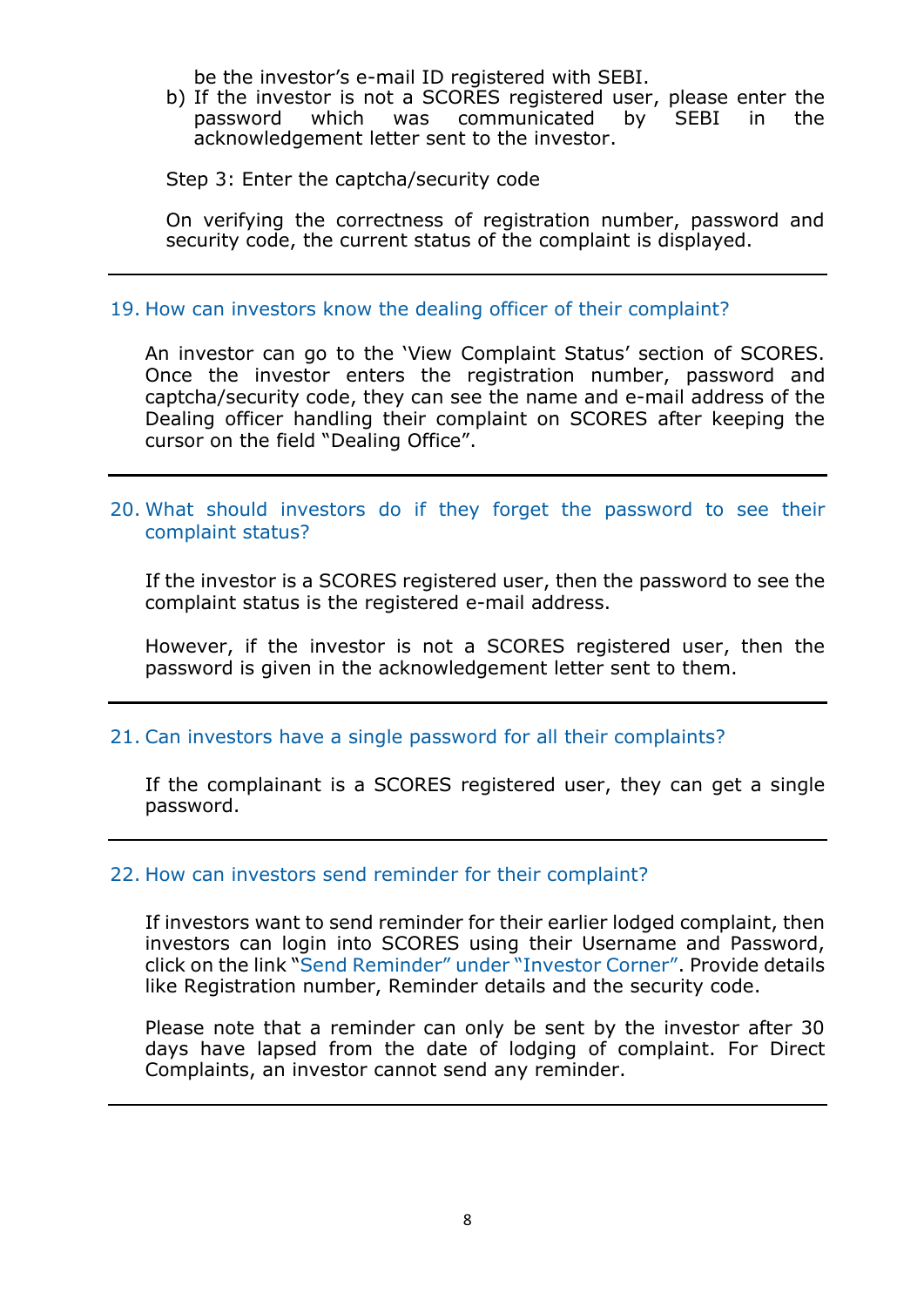# 23. How can investors reply to a clarification sought from them?

If a clarification has been sought by SEBI or the entity against which complaint is lodged, the investor can send the reply online. The reply can be sent by clicking on the link "Send Reply" while viewing the status of complaint through "View Complaint Status Form" (Please refer to the reply to question "How do I check the status of my Complaint?").

# 24. Can investors complain about market or price manipulation, accounting manipulation or violation of Insider trading regulations?

The information provided under the categories of Price/market manipulation, accounting manipulation and Insider trading will be treated as market intelligence. Therefore, no complaint number and acknowledgement shall be sent to the complainant. Also, the same would not be tracked through SCORES. This information shall be treated as confidential. This information will be analyzed and if found necessary, further action will be taken. The status of information cannot be ascertained as SEBI conducts the investigations confidentially in a holistic manner. In order to aid SEBI to carry out its surveillance activity, investors are encouraged to provide correct and complete information. SEBI will neither confirm nor deny the existence of any investigation. Any regulatory actions taken by SEBI are published at SEBI website at [www.sebi.gov.in](http://www.sebi.gov.in/)

# 25. Can investors give suggestions through SCORES website?

No. SCORES has been created with the sole purpose of handling investor complaints against listed companies/ SEBI registered intermediaries. Investors can send their suggestions/queries, if any, to email id asksebi@sebi.gov.in

#### 26. How long does it take the entity to respond to investor complaint?

Entities are required to submit the action taken report within a reasonable period but not later than 30 days.

#### 27. When are investor complaints disposed of?

Complaints are disposed of by SEBI

- a. On receipt of satisfactory action taken report along with supporting documents, if any, from the concerned entity responsible for resolving the complaint
- b. On failure by the investor/complainant to give complete details/documents required for redressal of their complaint within the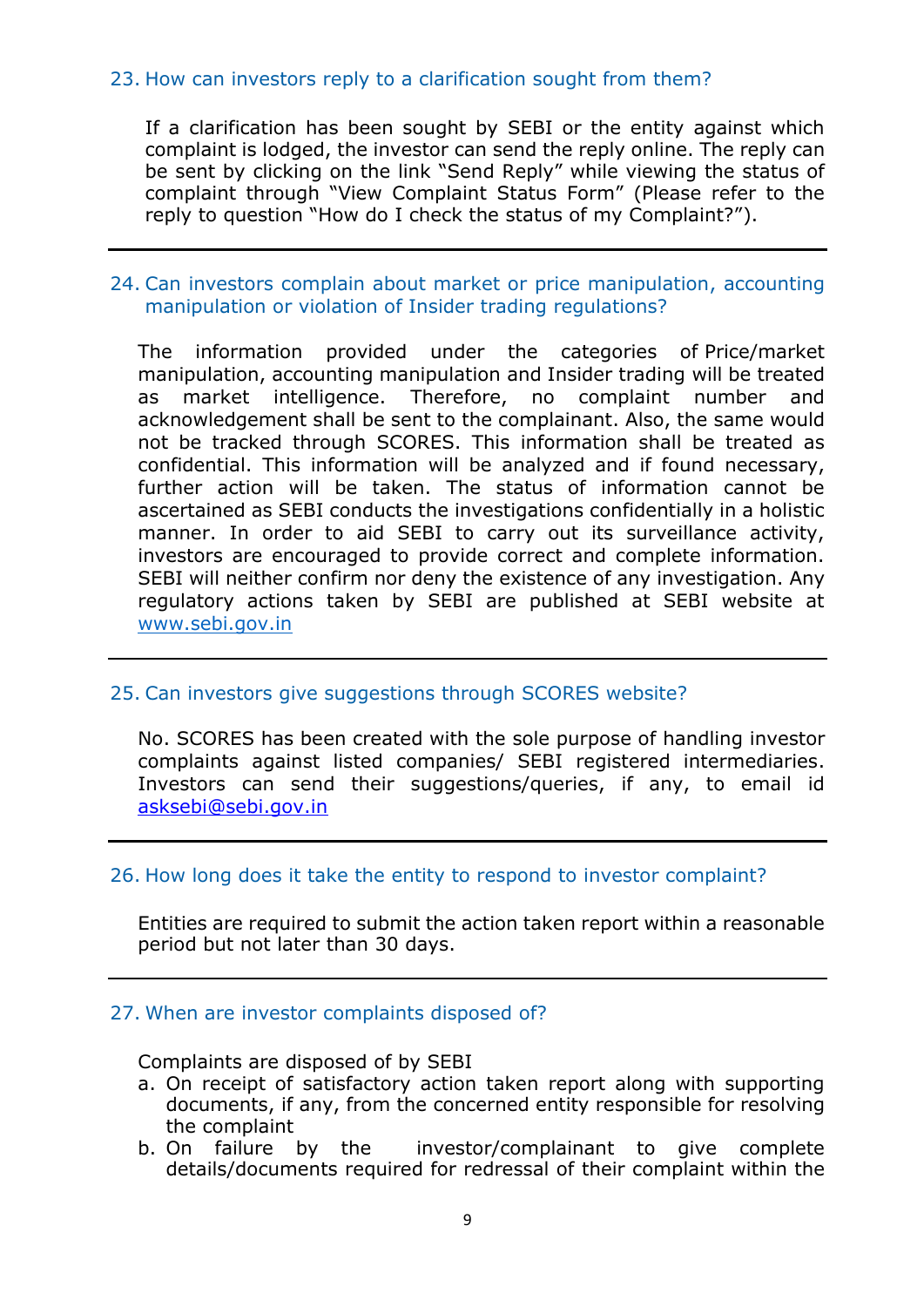prescribed time

c. When the concerned entity's case is pending with court/ other judicial authority.

#### 28. Whether investors will receive intimation about disposal of their complaint?

Yes. If the complaint is made through SCORES by a SCORES registered user, an email is sent to the complainant's email id available in SCORES. Further if mobile number is provided by investor, an SMS is also sent to the investor intimating disposal of the complaint.

Complainants can also view the disposal details online by following the procedure given above in answer to "How do I check the status of my Complaint?"

# 29. What can investors do if they are not satisfied with the disposal of their complaint?

On disposal of complaint in SCORES, investors have an option to indicate whether they are satisfied with the closure of the complaint or not. If unsatisfied, the investor may tick on the 'unsatisfied' icon and then provide the reasons thereto. However, the investor shall have to mandatorily provide the reasons for being unsatisfied with the redressal.

This one time option shall be available to an investor for a period of fifteen days from the date of closure of their complaint in SCORES. If this option is exercised, the complaint shall be escalated to the appropriate Supervising Officer.

#### 30. What are the difficulties in dealing with investor complaints?

In certain cases, the entity or company denies wrongdoing, and it remains unclear as to who is wrong or whether any wrongdoing occurred at all. If this happens, SEBI cannot act as a judge or an arbitrator and force the entity or company to resolve the complaint. Further, SEBI cannot act as a personal representative or attorney. But the law allows investors to take legal action on their own.

#### 31. Can investors take legal action on their own?

Securities and other laws provide important legal rights and remedies if investors have suffered wrongdoing. Acting on their own, they can seek to resolve the complaint through the courts, consumer courts, or arbitration.

To take advantage of these laws, the complainant must take legal action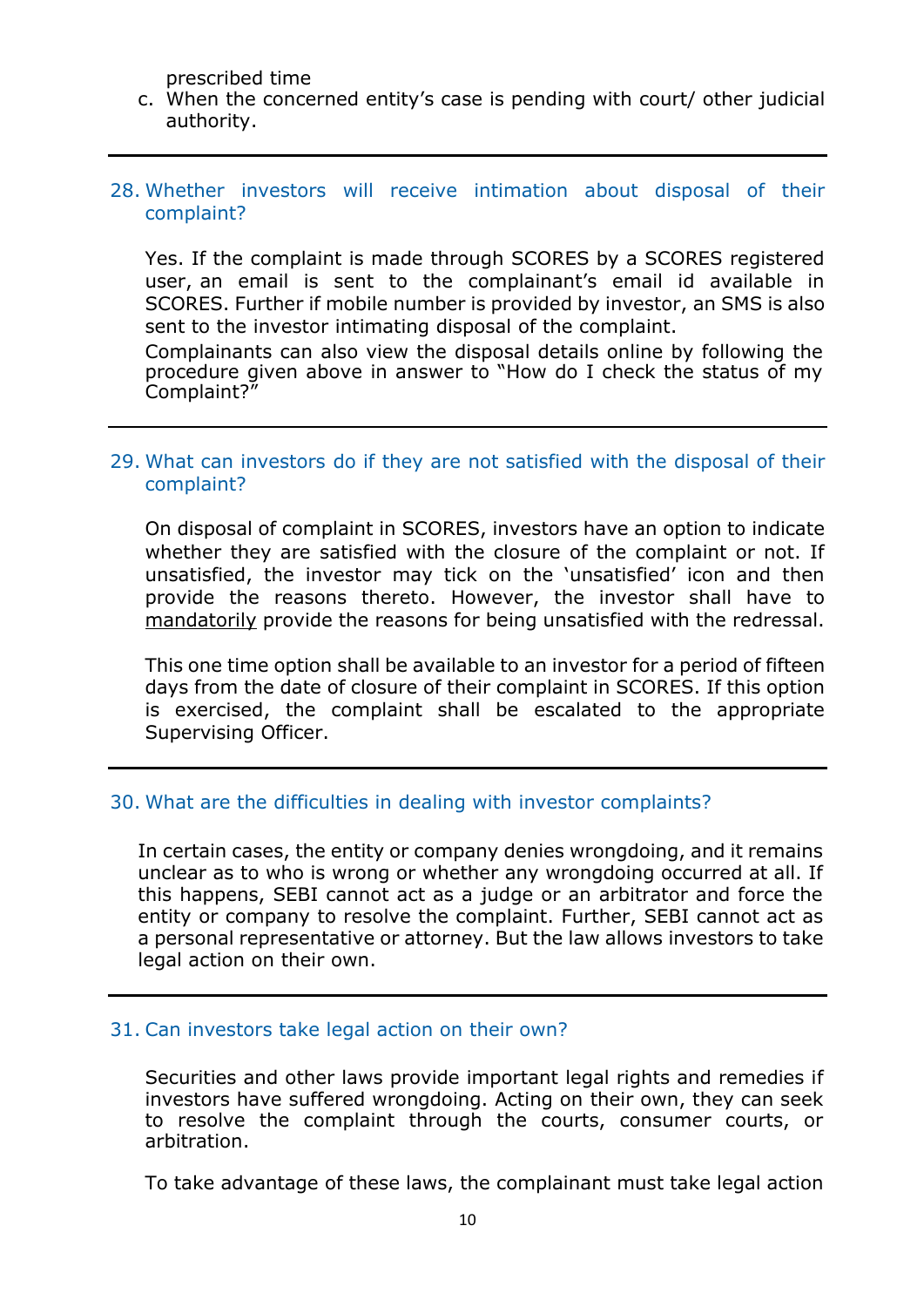promptly or they may lose the right to recover funds. It may be noted that as per the "law of limitations," there are some time periods within which court proceedings should be initiated.

# 32. When can SEBI take action for non-resolution of investor complaints?

For listed companies: SEBI has empowered stock exchanges to levy fine for non-redressal of investor complaints in terms of the relevant provisions of SEBI (Listing and Disclosure Requirements) Regulations, 2015 to be read with SEBI circular SEBI/HO/CFD/CMD/CIR/P/2018/77 dated 03 May, 2018.

If the complaint is not redressed/ fine is not paid, the stock exchanges can direct the depositories to freeze the entire shareholding of the promoter and promoter group in such entity as well as all other securities held in the demat account of the promoter and promoter group. If noncompliance continues, the stock exchanges may refer such cases to SEBI for enforcement actions, if any.

Notwithstanding the above, while the entity is directly responsible for redressal of investor complaints, SEBI can initiate action against recalcitrant entities including registered intermediaries and listed companies on the grounds of their failure to redress investor complaints.

# 33. When can investors refer their case to arbitration?

If there is any dispute (claims, complaints, differences, etc.) between a client and a member of Stock Exchange (i.e. Stock Broker, Trading Member and Clearing Member) / a member of Depository [i.e. depository participant (DP)] which has not been resolved to their satisfaction, either party can prefer for an arbitration proceedings for settlement of their disputes.

Arbitration is a quasi-judicial process for settlement of disputes. Stock Exchanges/ Depositories provide an arbitration mechanism for settlement of disputes (claims, complaints, differences, etc.) between a client and a member/depositories participant (DP) through arbitration proceedings in accordance with the provisions of SEBI Act/ Regulations/ Circulars/ guidelines read with Section 2(4) of the Arbitration and Conciliation, Act, 1996.

The limitation period for filing an arbitration reference is governed by the law of limitation, i.e., The Limitation Act, 1963.

To obtain information about how to file an arbitration claim, the following links may be seen:-

BSE: [https://www.bseindia.com/static/investors/arbitration\\_mechanism.aspx](https://www.bseindia.com/static/investors/arbitration_mechanism.aspx)

NSE: [https://www.nseindia.com/invest/content/about\\_arbitration.htm](https://www.nseindia.com/invest/content/about_arbitration.htm)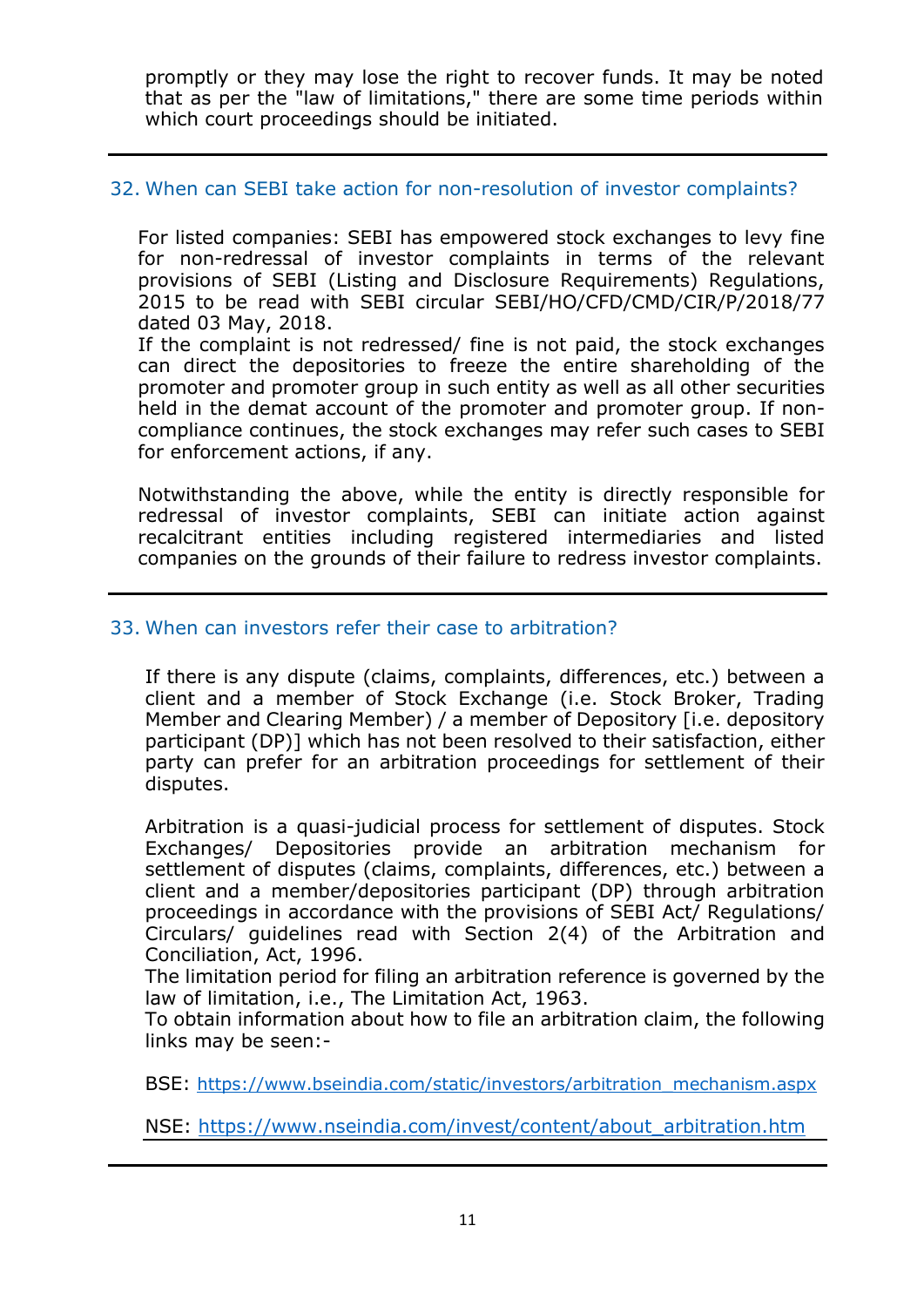#### 34. How can investors learn more on other issues related to securities market?

Investors may learn more on other issues related to securities market through FAQs provided in the link below:-

http://www.sebi.gov.in/cms/sebi\_data/attachdocs/1315458767512.pdf https://www.sebi.gov.in/sebiweb/other/OtherAction.do?doFaq=yes [https://investor.sebi.gov.in](https://investor.sebi.gov.in/)

# 35. Can an investor lodge a complaint against a company which is on Dissemination Board of a stock exchange?

Companies which were exclusively listed on the erstwhile regional stock exchanges and did not get listed on the Main Board of any nation-wide stock exchange or provided exit to the investors, were transferred to Dissemination Board (DB) of nation-wide Stock Exchanges. These companies ceased to be listed companies and were transferred to DB for the purpose of providing exit to investors. Similarly companies which are compulsorily delisted by the nation-wide stock exchanges are also placed on DB for the sole purpose of providing exit to the investors.

If there is any valuation related complaint for exit from the company, then the investor may lodge it through SCORES. Since the companies on DB have ceased to be listed companies, for all other matters, the investor may approach the companies directly or the appropriate authority in this regard.

# 36. Is there a telephone number where investors can call to get help on matters related to SCORES?

To facilitate replies to various queries of the general public and on guiding them with regard to grievances in matters relating to securities market, SEBI launched toll free helpline service number 1800 266 7575 or 1800 22 7575 on December 30, 2011.

The toll free helpline service will answer to queries on

- Lodging of complaints on SCORES
- Knowing the status of complaint(s)
- Other matters related to complaints

The toll free helpline service is available to investors from all over India

The toll free helpline service is available on all days from 9:00 a.m to 6:00 p.m (excluding declared holidays in state of Maharashtra).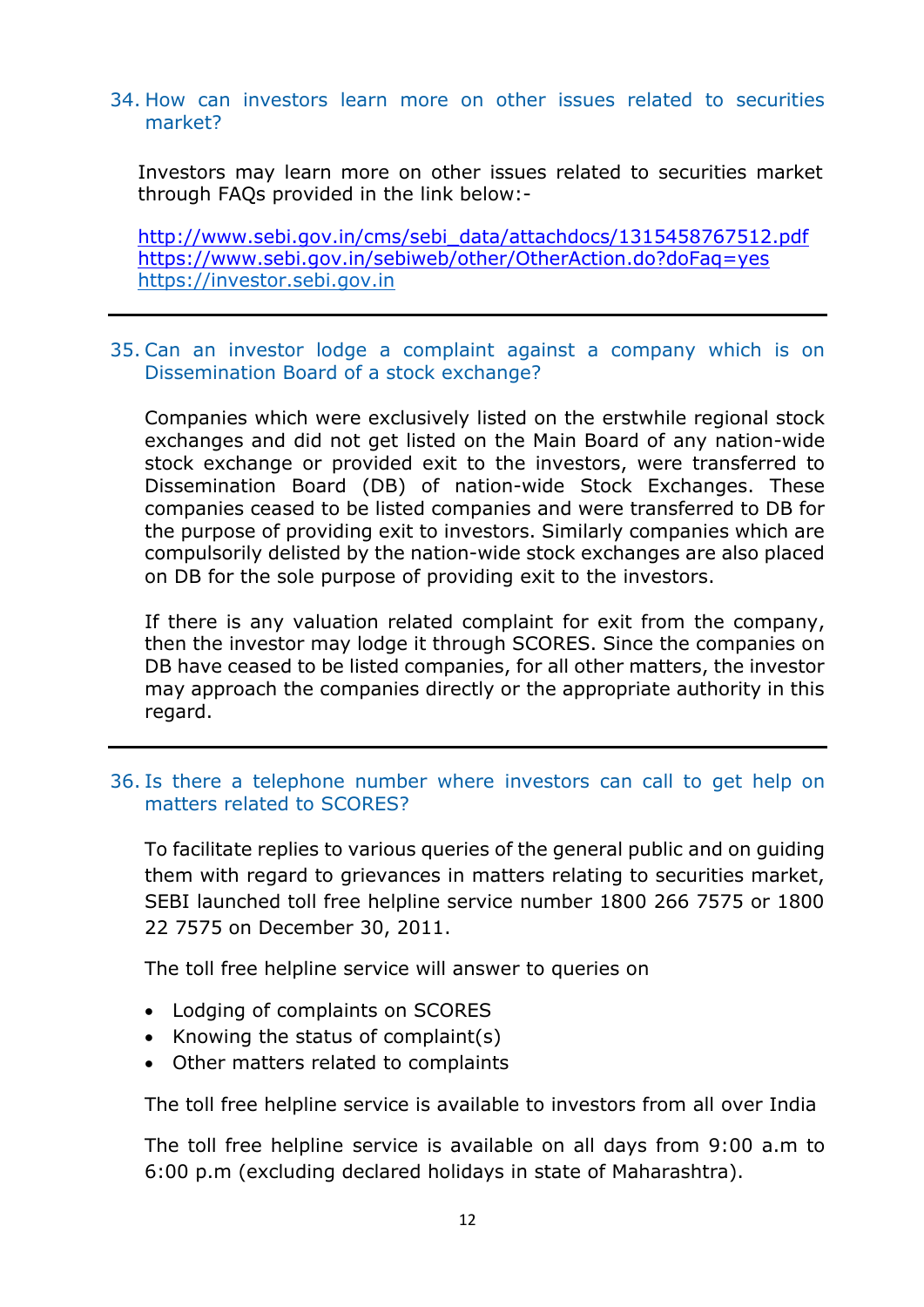# **SECTION: II (FAQ FOR INFORMATION OF LISTED COMPANIES & REGISTERED INTERMEDIARIES)**

1. Is it necessary for all registered intermediaries and listed companies to take SCORES authentication?

Yes, except stock brokers, sub-brokers and Depository Participants.

2. Why have stock brokers, sub-brokers and Depository Participants been excluded from taking SCORES authentication?

Investor complaints received against stock brokers, sub-brokers and Depository Participants are not directly routed to the respective entities in the SCORES system. The complaints are forwarded to the aforesaid intermediaries by SCORES through the platforms of Stock Exchanges and Depositories. This obviates the need of taking SCORES authentication by stock brokers, sub-brokers and Depository Participants.

However, in case of other intermediaries and listed companies, investor complaints are directly forwarded by SCORES to the entities, which necessitates obtaining of SCORES authentication by them.

3. Is it necessary for an entity to take SCORES authentication separately for each category of intermediary registration granted to them by SEBI?

Yes, an entity has to take SCORES authentication separately for each category of intermediary registration granted to them by SEBI.

4. In addition to being a SEBI registered stock broker/ sub-broker/ Depository Participant, an entity may also be registered with SEBI as some other intermediary. In such cases, is it necessary for the entity to take SCORES authentication?

An entity as a stock broker/ sub-broker/ Depository Participant has been excluded from taking SCORES authentication. However, the same entity is required to take SCORES authentication separately for each category of intermediary registration granted to them by SEBI.

<sup>5.</sup> Does the process of SCORES authentication impose any cost on the listed company or registered intermediary?